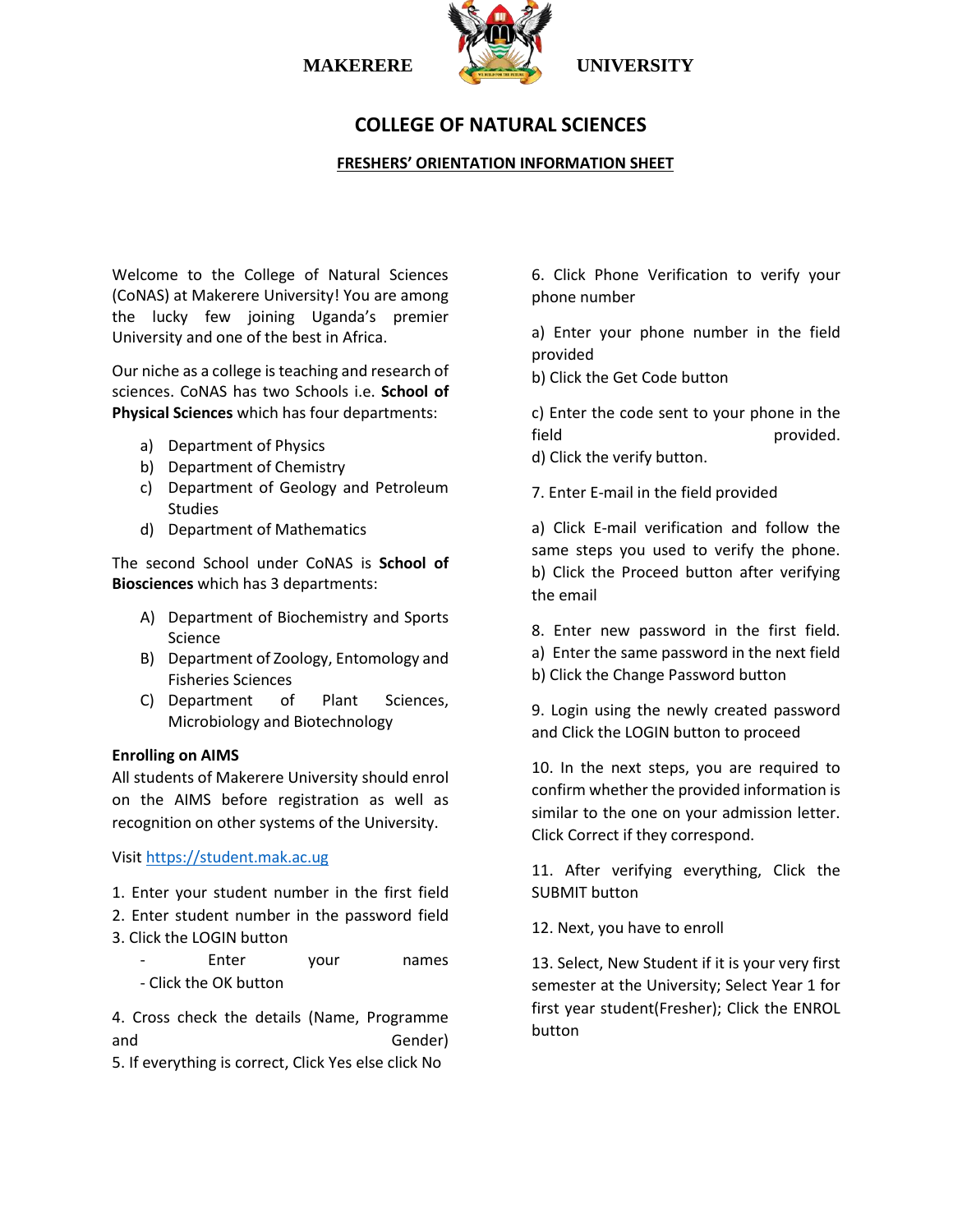

# **COLLEGE OF NATURAL SCIENCES**

## **FRESHERS' ORIENTATION INFORMATION SHEET**

14. Congratulations, you have successfully Enrolled. If you see this page, your enrollment is a success.



15. Generating a Reference number for payment.

a) Click on the Get a Payment REF button (yellow on left side of screen).

b) Click the first button for Full payment c) Second button for partial payment d) Third button for future invoices

e) For Partial Payments (option c). - Enter amount to pay in the field provided - Click the GENERATE REFERENCE button.

16. a) Copy the Zeepay Ref number and go to the bank for payment. b) Click the Pay via Mobile Money to use mobile money

17. For mobile money payment, cross check the provided number and initiate payment

### **IT SERVICES and MUELE**

#### **Email Activation**

Visit Page:<https://sso.mak.ac.ug/>

Select Student Account Option and follow the steps to open own account

#### **MakAir**

 This is accessible all over the campus, the password: @tesT16%maK0

## **Makerere University E-Learning Environment (MUELE)**

To access the ODEL learning services at Makerere University, students should register on the MUELE platform. The website is: [http://muele.mak.ac.ug](http://muele.mak.ac.ug/)

MUELE is available as an app on google playstore as well for android device users.

**Note:** *An official email of the University is required to register on the platform.* 

### **COLLEGE ADMINISTRATION**

The College is headed by a principal who is assisted by a deputy, 2 deans of schools and 7 Chairs of Departments. We also have 1 coordinator for Sports Science unit.

### **Principal**

Professor JosephY.T Mugisha, PhD [principal.cns@mak.ac.ug](mailto:principal.cns@mak.ac.ug)

## **Deputy Principal**

Assoc. Professor Fredrick Muyodi, PhD [fmuyodi@mak.ac.ug](mailto:fmuyodi@mak.ac.ug)

**Dean – School of Biosciences** Joseph Kyambadde, PhD [deansbs.cns@mak.ac.ug](mailto:deansbs.cns@mak.ac.ug)

**Dean – School of Physical Sciences** Assoc. Professor Muhammed Ntale, PhD [deansps.cns@mak.ac.ug](mailto:deansps.cns@mak.ac.ug)

**Chair – Department of Mathematics** Godwin Kakuba, PhD

**Chair – Department of Chemistry** John Wasswa, PhD

**Chair – Department of Physics** Assoc. Professor Winston Tumps Ireeta, PhD